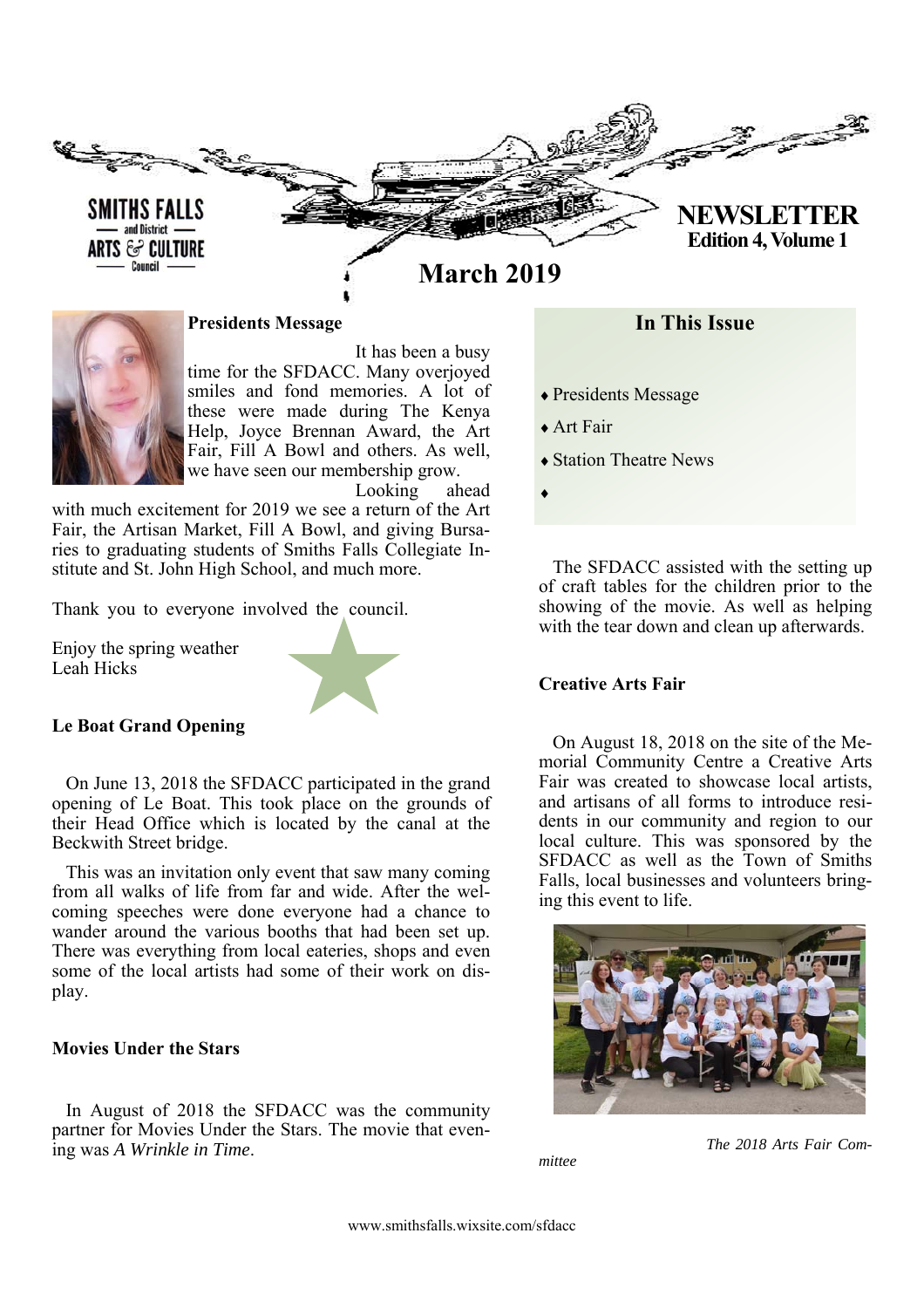*Continued on Page 2 …. Art Fair continued ….* 

Zones were set up for *Health and Horticulture, World and Culture, Technology, Teen and Kids, ARRRT.* As well Art Journey set up an Art Show and



Sale in the Seniors Activity Building.

During the day live music and performances were

held on the main stage.

We are looking forward to expanding this event in 2019 which will take place this coming August 17, 2019.

#### **Zombie Walk**

On October 6, 2018 from 11 am - 2 pm a Zombie Walk took place in Smiths Falls. This was a fundraiser for the local Food Bank and was sponsored by SFDAAC.

Participants outdid themselves with their makeup and costumes. They did their best zombie walks as they travelled from the Town Hall to Centennial Park where prizes were then awarded. All in all 50 lbs of food as well as cash was raised for the Food Bank.

#### **Joyce Brennan Award Dinner**

In the past the Joyce Brennan Award had been presented in conjunction with the Heritage House Annual Show Opening. It was decided this year to have a more formal and stand alone event. This was held on November 24, 2018 at the Legion.

After a delicious meal served by the Legion Ladies the President, Leah Hicks, welcomed everyone to the event and introduced last years' winner, Emily Duberville to the audience. Emily spoke about how receiving the award had helped her throughout the year, and how honoured she had been to receive the Joyce Brennan Award.

It then came time to announce this years' winner. There had been two nominations this time around. Peter Au for all his work with REAL and the Paddlefest and Debra Kruel for her work encouraging literacy and her work with children in the community. The winner was Peter Au, who was very thankful for receiving such an honour.

## **Christmas Artisan Market**

For the first time a Christmas Artisan Market was held on November 10, 2018 from 10 am - 3 pm at the First Baptist Church in Smiths Falls.

Artisan Markets appear to be happening everywhere these days, except in Smiths Falls. To address this, the SFDAAC organized their first Christmas Artisan Market.

Local artisans were hand-picked by a committee to provide a diverse representation of different forms of art.

The Market was so successful that it has been decided to become an annual event.





## **Fill A Bowl**

Chili was the main ingredient for the Fall Fill A Bowl event. There were several varieties of chili served at this event from different meat type chilies to a vegetarian style chili.

*Continued on Page 3 ….*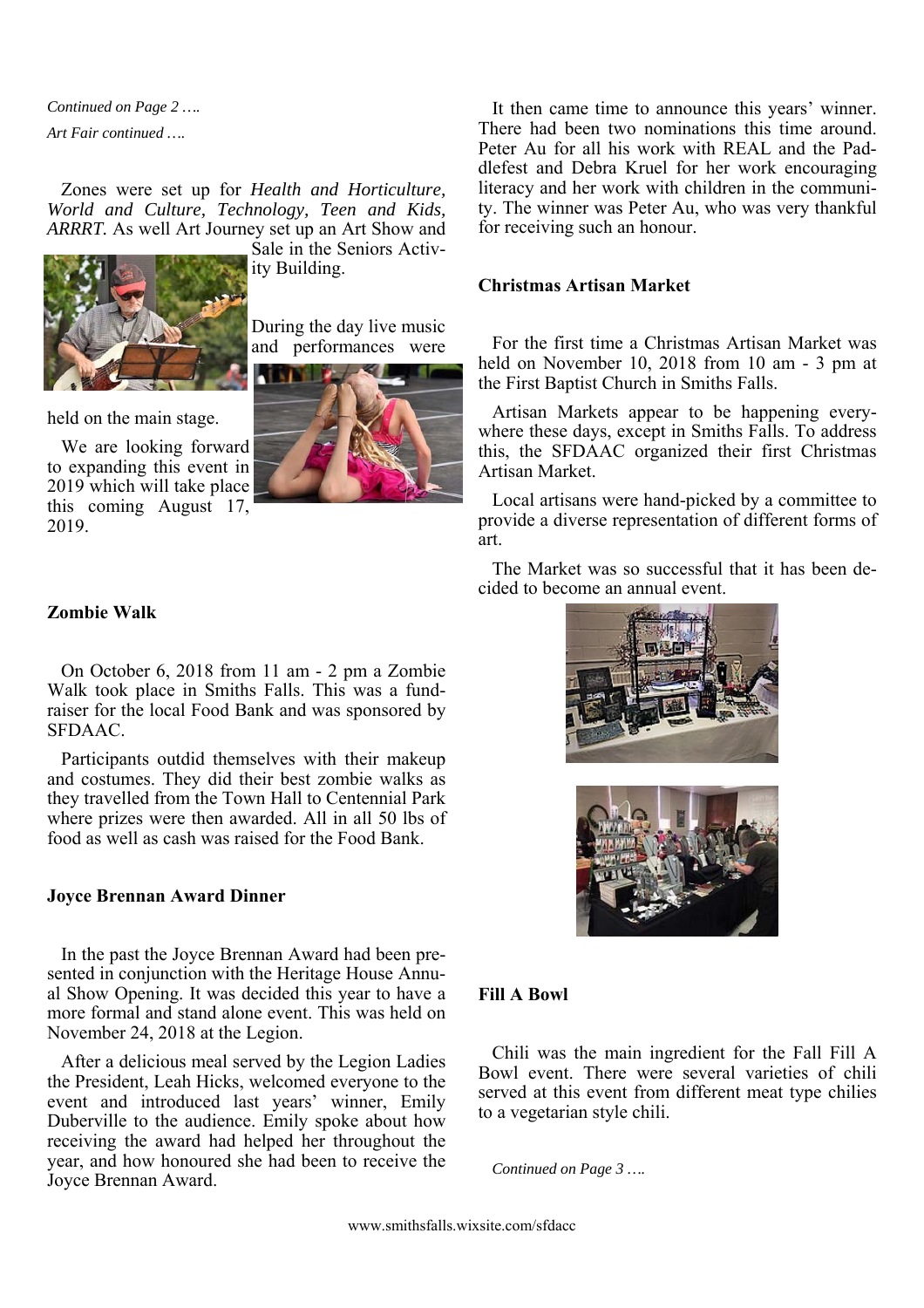*Fill A Bowl continued ….* 

*Below are some pictures of the day* 

Participants of this event were able to pick out the bowl that they wanted their meal served in, and then at the end of the meal these bowls were bagged so that the participants could take them home.

We would like to thank all those that not only contributed the various chilies, but also to those that donated the buns to go with the chili and as well to the High School students who made the bowls that the chili was served in.

#### **Kenya Help**

The SFDACC once again sponsored a Kenya Help Benefit in January of 2019. This was held at the Sta-

tion Theatre with all proceeds going to finishing a Boys School in Kenya.

The evenings entertainment was the Soul Sisters Choir, members of which come from Kingston, Brockville and Smiths Falls.

During intermission there was a canteen available. This was run by SFDACC.

By the end of the evening a total of \$1,650 was raised this year.

#### **March Break**

A free Art Event for Kids was held on March 14, 2019 at Heritage House Museum. Posters were put up around town and on social media for this event which saw the spaces fill up very quickly.

The arts and crafts included making clay sculptures, painting rocks, colouring and much more.

A day of fun was had by all, not only for the kids but also for those who helped out with the various arts and crafts.











#### **Spring Artisan Market**

Following the success of the 2018 Christmas Artisan Market the SFDACC decided to sponsor a Spring Artisan Market. This will feature local artisans selling their hand-crafted work.

There will also be live music performed through out the day so com and listen, grab some lunch, and support local arts in our area.

This event will be held, rain or shine in beautiful Centennial Park (beside the Rideau Canal), Smiths Falls on May 25, 2019 from 10 am - 3 pm.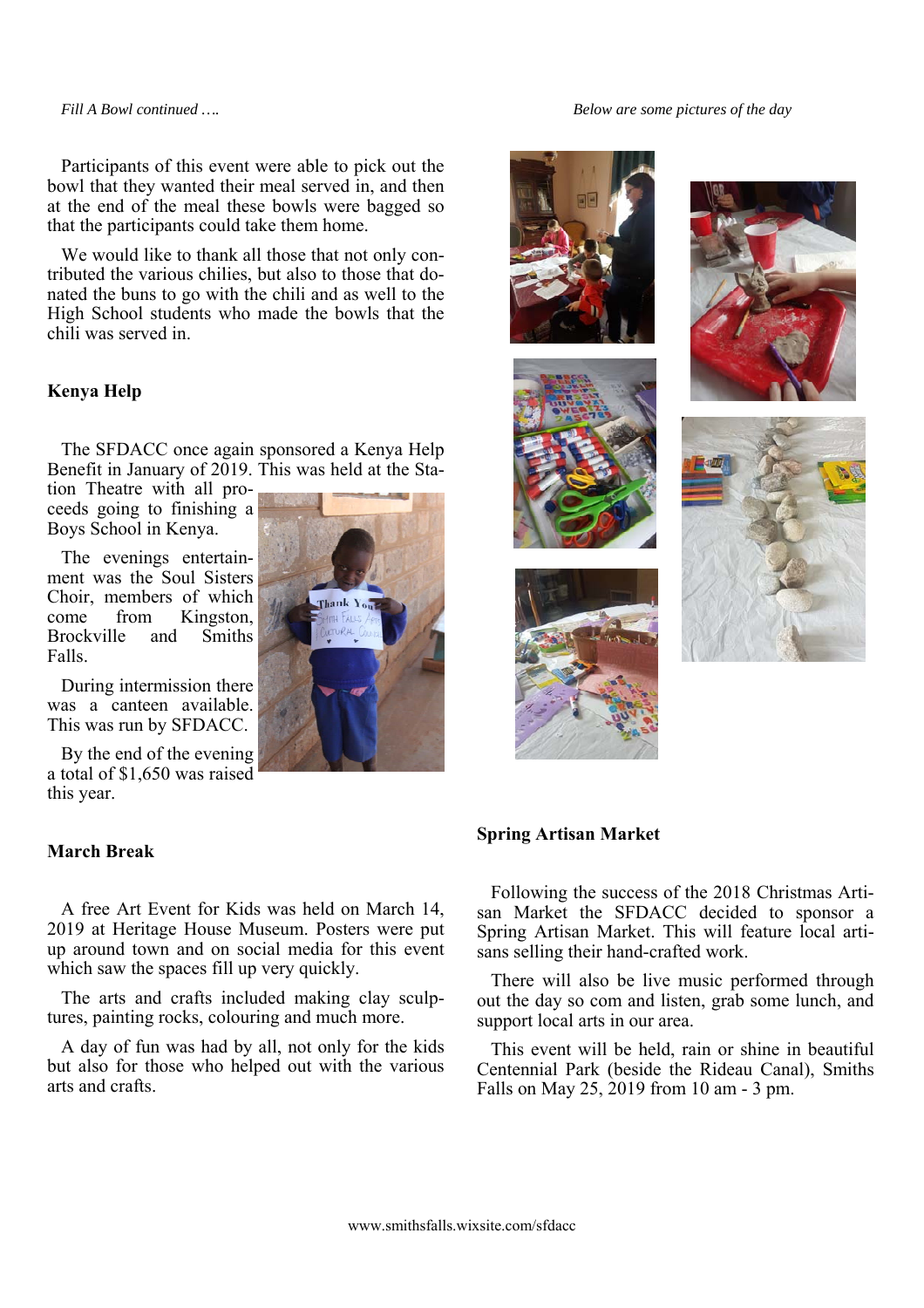#### **Art Fair**

The second Annual Creative Arts Fair will be held this coming August 17, 2019 on the grounds of the Smiths Falls Memorial Community Centre and in the Seniors Activity Building.

This will be bigger and better than ever? There will be live music, performances, local artisans, vendors and more.

The grounds will open at 10 am and will run until 3 pm.

For more information on this event and any other events happening check out our website at

#### *www.smithsfallsarts.wixsite.com/sfdacc*

## **News from the Station Theatre**



When Thomas searches for his family roots he discovers that he's inherited a small manor house on a hill in the British countryside that is rumored by the townsfolk to be haunted. Upon taking possession of the house he finds that it is inhabited not by ghosts but by a woman who claims to be a real faery! Not the pixie or sprite of storybooks - she is a powerful, mischievous and sexy woman who does not want him there. She is actively protecting a secret that others are trying to steal. With many plot twists, the story has a surprising and unforgettable ending.

*Presented by special arrangement with BILL BREUER - Arp/May 2019* 



## **June 14 - 23**



Five Southern women, whose friendships began many years ago on their college swim team, set aside a long weekend every August to recharge those relationships. The play focuses on four of those weekends and spans a period of thirty-three years. As their lives unfold and the years pass, these women increasingly rely on one another, through advice and raucous repartee, to get through the challenges (men, sex, marriage, parenting, divorce, aging) that life flings at them. A hilarious and touching comedy about friendships that last forever …

*Presented by special arrangement with DRMATISTS - June 2019* 



Four siblings are sent away from London during World War II to stay with their uncle. They stumble upon (and through) a wardrobe into the magical kingdom of Narnia, held in the power of the White Witch, whose evil spell has frozen the land, so that it is "always winter – and never Christmas." They are embraced by the talking animals, who are awaiting the return of Aslan – the Great Lion, who is their rightful ruler. Aslan, who has long been absent from his land has – at last! – returned, to confront the Witch, and the children are soon caught up in a fierce struggle of good versus evil.

*Presented by special arrangement with DRAMTIC PUBLISHING August 2019* 

*Continued on Page 5 ….*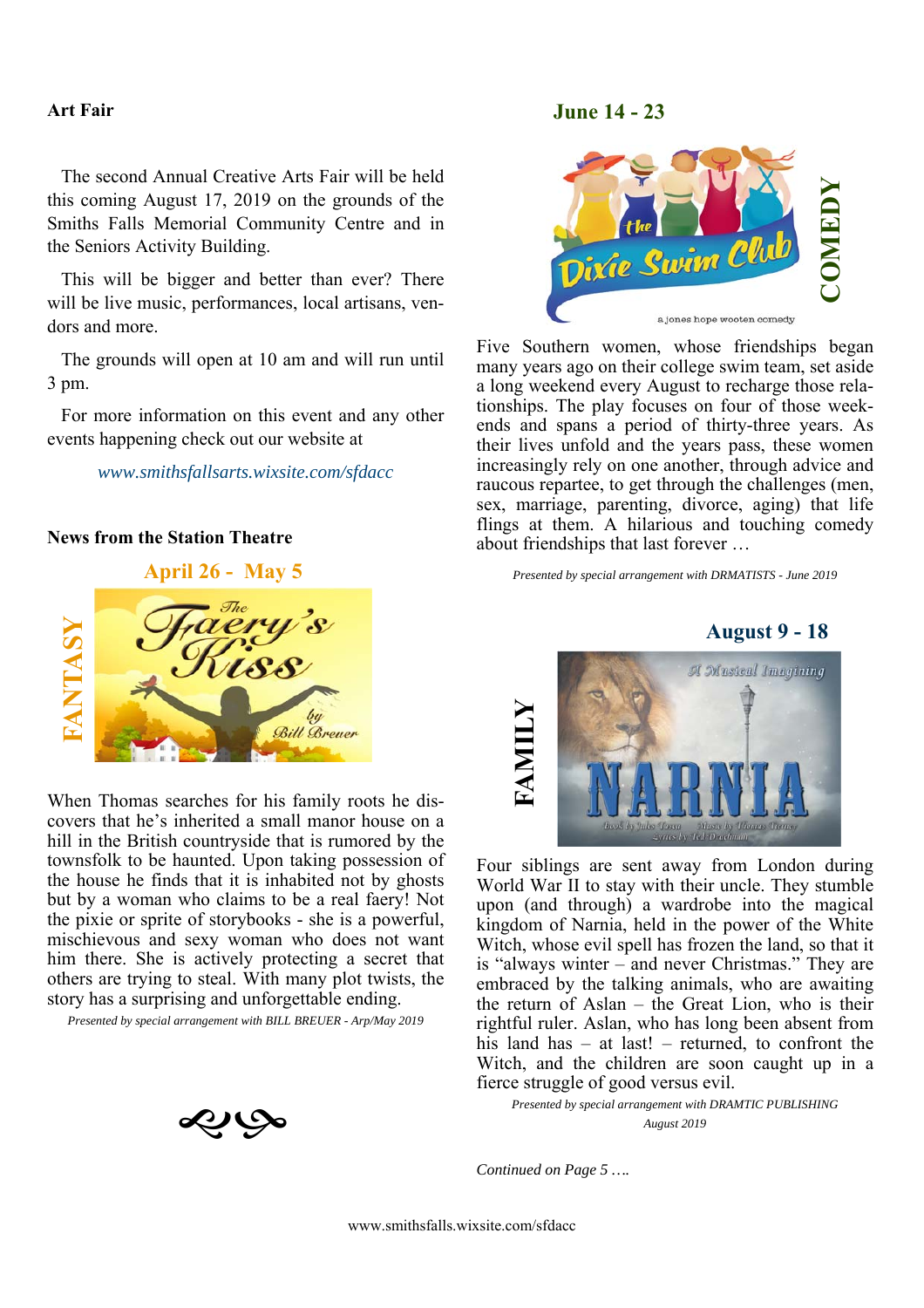# **September 27 - October 6**



Set during a weekend in an English country manor in 1932, Death by Design is a delightful and mysterious "mash-up" of two of the greatest English writers of all time. Edward Bennett, a playwright, and his wife, Sorel Bennett, an actress, flee London and head to Cookham after a disastrous opening night. But various guests arrive unexpectedly – a conservative politician, a fiery socialist, a nearsighted ingénue, a zany modern dancer – each with a longheld secret. When one of the guests is murdered, it's left to Bridgit, the feisty Irish maid with a macabre interest in homicide, to solve the crime.

*Presented by special arrangement with SAMUEL FRENCH, INC.* 

*September/October 2019* 

## **November 29 - December 9**



We end our season with the classic story of Robin Hood, with a bit of Hansel and Gretal mixed in. This is a pantomime, after all! In order to capture the BABES, the wicked SHERIFF and his henchman, DENNIS have come to the village school run by WINNIE WIDEBOTTOM, the Dame. They are dressed as sweet little school girls and wear belts with assorted weaponry... Boo and hiss our baddys and cheer and clap the cast in our traditional family panto. Singing and dancing. It's a magical adventure you won't want to miss!

*Presented by special arrangement with BEN CROCKER, INC.* 

*November/December 2019* 

#### **Membership**

The fees for membership are: Single - \$20/year, Organization - \$100/year, Patron - \$250/Lifetime

To become a member contact anyone on the executive for information, or mail payment to Smiths Falls and District Arts & Culture Council, c/o 23 Ross Street, Smiths Falls, ON, K7A 4V7

# **Your 2017 - 2018 Executive**

President, Leah Hicks art@leahhicks.com

Vice President, Lynda Daniluk ldaniluk12@gmail.com

Secretary, Christine Smith

cddasmith@gmail.com

Treasurer, Jackie Coldrey

jackiecoldrey@gmail.com

Directors:

Sheldon Giff

Sheldon  $16x@hotmail.com$ 

Kara Turner

kturner@smithsfalls.ca

#### **Contact Us**

This is the official newsletter of the Smiths Falls and District Arts & Culture Council.

Monthly meetings, are scheduled on the first Thursday of each month, at 7 p.m., in the Council Lounge at the Town Hall of Smiths Falls.

Email Edition: All members with an email address will receive their Arts & Culture newsletter in Adobe Acrobat (PDF) format. A "free" copy of Adobe Acrobat Reader may be downloaded from:

> http:/www.adobe.com.products/acrobat/ readstep2html **Editor:** Jackie Coldrey **Email:** jackiecoldrey@gmail.com